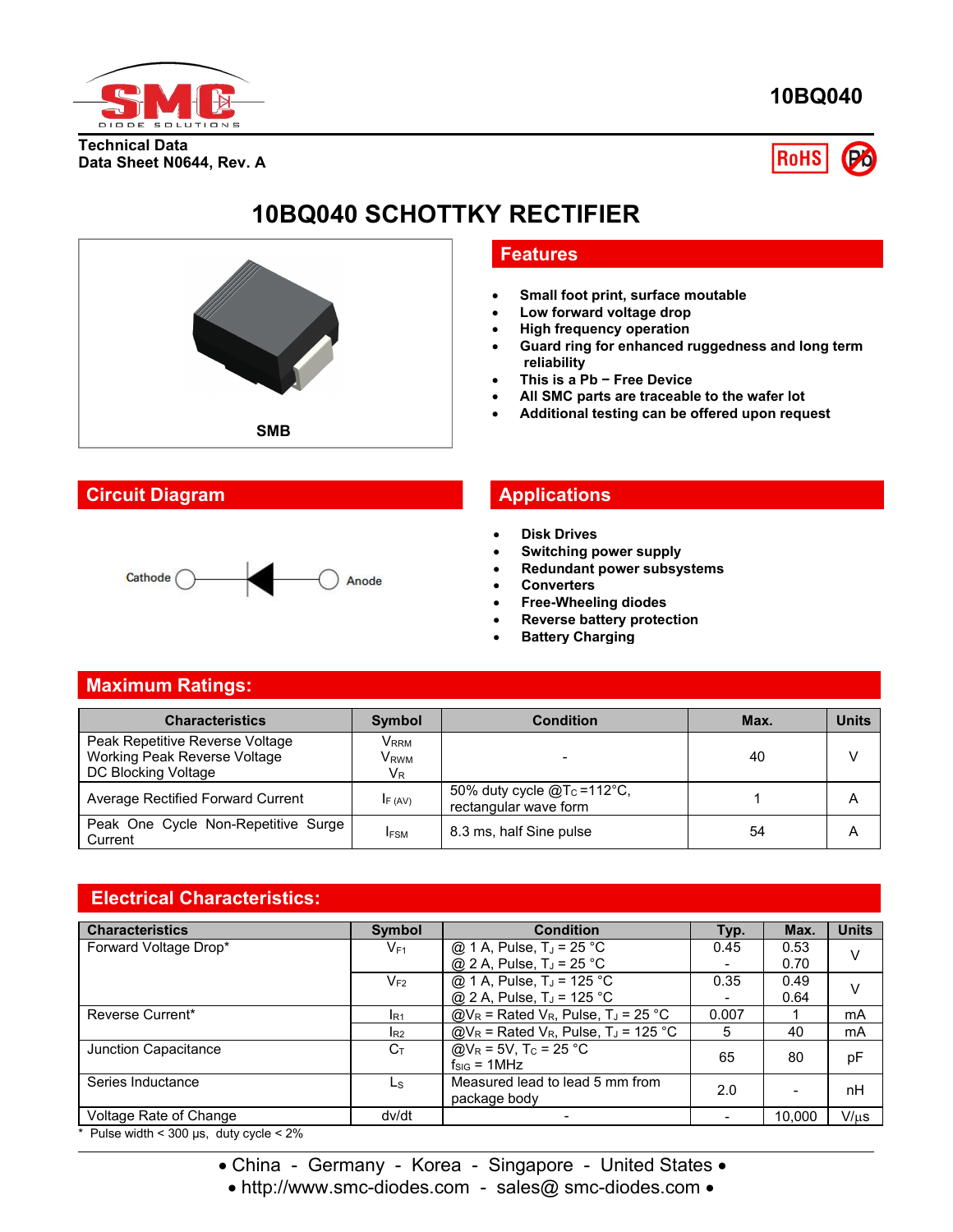

### **Technical Data Data Sheet N0644, Rev. A**

# **Thermal-Mechanical Specifications:**

| <b>Characteristics</b>                         | Symbol          | <b>Condition</b> | <b>Specification</b> | <b>Units</b> |
|------------------------------------------------|-----------------|------------------|----------------------|--------------|
| Junction Temperature                           |                 |                  | $-55$ to $+150$      | °C           |
| Storage Temperature                            | I stg           |                  | $-55$ to $+150$      | $^{\circ}C$  |
| Typical Thermal Resistance Junction to<br>Lead | $R_{\theta JL}$ |                  | 36                   | °C/W         |
| Approximate Weight                             | wt              |                  | 0.09                 |              |
| Case Style                                     | <b>SMB</b>      |                  |                      |              |

# **Ratings and Characteristics Curves**



## **Typical Forward Characteristics**

# **Typical Reverse Characteristics**

• China - Germany - Korea - Singapore - United States • • http://www.smc-diodes.com - sales@ smc-diodes.com •

# **10BQ040**

**RoHS** Po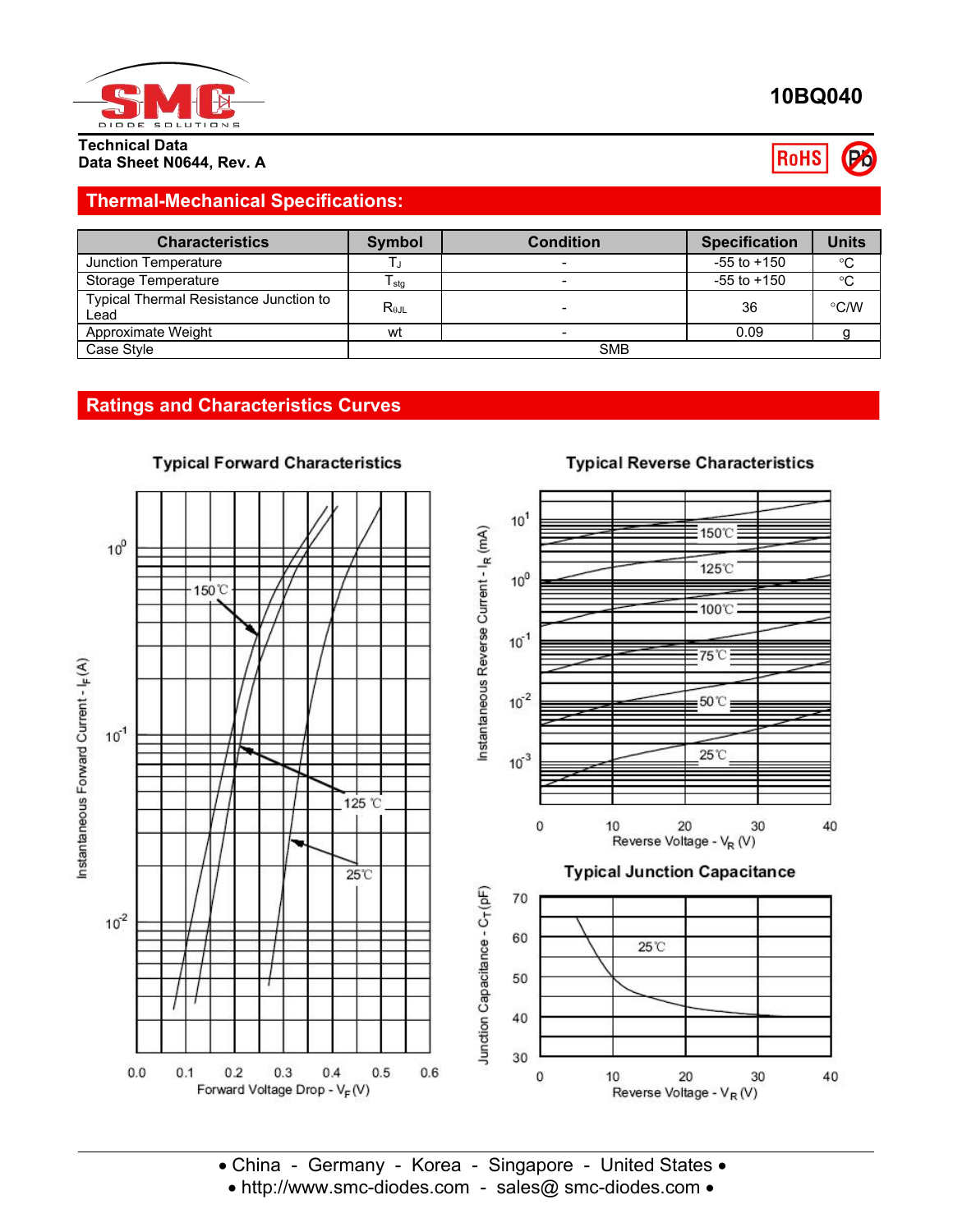

**Technical Data Data Sheet N0644, Rev. A**

## **Mechanical Dimensions SMB**



# **Ordering Information Marking Diagram**

| <b>Device</b> | <b>Package</b> | <b>Shipping</b> |           |
|---------------|----------------|-----------------|-----------|
| 10BQ040       | SMB (Pb-Free)  | 3000pcs / reel  | $\bigcap$ |

For information on tape and reel specifications, including part orientation and tape sizes, please refer to our tape and reel packaging specification.

# **Carrier Tape Specification SMB**



|               | <b>Millimeters</b> |       | <b>Inches</b> |       |
|---------------|--------------------|-------|---------------|-------|
| <b>SYMBOL</b> | Min.               | Max.  | Min.          | Max.  |
| A             | 3.30               | 3.94  | 0.130         | 0.155 |
| в             | 4.06               | 4.70  | 0.160         | 0.185 |
| C             | 1.80               | 2.20  | 0.071         | 0.087 |
| D             | 0.152              | 0.305 | 0.006         | 0.012 |
| Е             | 4.80               | 5.59  | 0.189         | 0.220 |
| F             | 2.10               | 2.60  | 0.083         | 0.102 |
| G             | 0.051              | 0.203 | 0.002         | 0.008 |
| н             | 0.76               | 1.52  | 0.030         | 0.060 |



Where XXXXX is YYWWL

 $SB1F$  = Part Name<br>YY = Year YY = Year<br>WW = Week

 $WW = Week$ <br>  $L = Lot Nu$ = Lot Number

**Cautions: Molding resin** Epoxy resin UL:94V-0

| <b>SYMBOL</b>  | <b>Millimeters</b> |       |  |  |  |
|----------------|--------------------|-------|--|--|--|
|                | Min.               | Max.  |  |  |  |
| Α              | 2.97               | 3.17  |  |  |  |
| B              | 5.70               | 5.90  |  |  |  |
| C              | 2.32               | 2.52  |  |  |  |
| d              | 1.40               | 1.60  |  |  |  |
| F              | 1.40               | 1.60  |  |  |  |
| F              | 5.60               | 5.70  |  |  |  |
| Р              | 3.90               | 4.10  |  |  |  |
| P <sub>0</sub> | 3.90               | 4.10  |  |  |  |
| P <sub>1</sub> | 1.90               | 2.10  |  |  |  |
| т              | 0.25               | 0.35  |  |  |  |
| W              | 11.80              | 12.20 |  |  |  |

• China - Germany - Korea - Singapore - United States • • http://www.smc-diodes.com - sales@ smc-diodes.com •

**10BQ040**